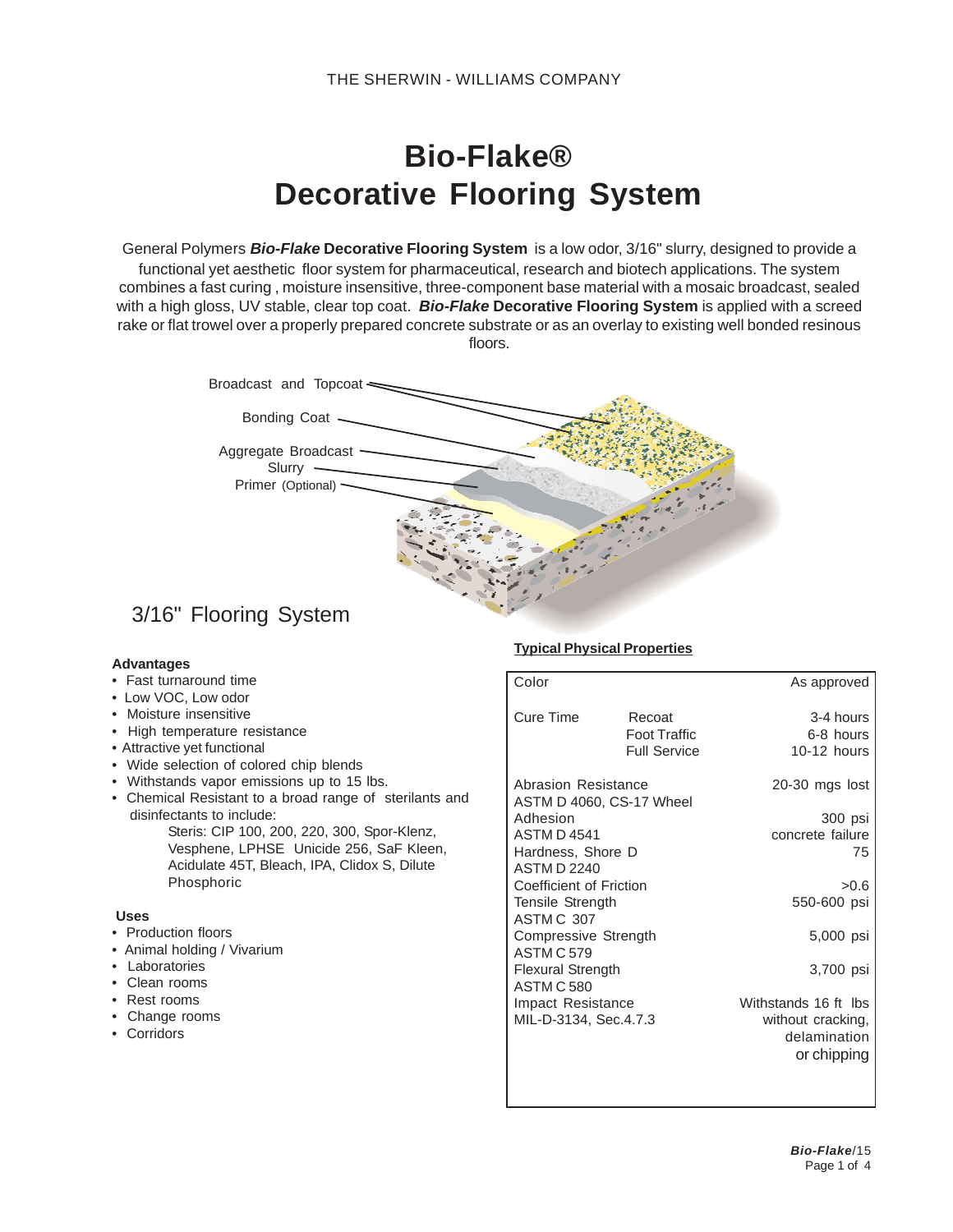#### **Installation**

The following information is to be used as a guideline for the installation of the *Bio-Flake* **Decorative Flooring System**. Contact the Technical Service Department for assistance prior to application.

#### *Surface Preparation - General*

General Polymers systems can be applied to a variety of substrates, if the substrate is properly prepared. Preparation of surfaces other than concrete will depend on the type of substrate, such as wood, concrete block, quarry tile, etc. Should there be any questions regarding a specific substrate or condition, please contact the Technical Service Department prior to starting the project. Refer to Surface Preparation (Form G-1).

#### *Surface Preparation - Concrete*

Concrete surfaces shall be abrasive blasted to remove all surface contaminants and laitance. The prepared concrete shall have a minimum surface profile equal to 40-60 grit sandpaper. Consult the Technical Service Department if oil or grease is present.

After initial preparation has occurred, inspect the concrete for bug holes, voids, fins and other imperfections. Protrusions shall be ground smooth while voids shall be filled with a General Polymers system filler. For recommendations, consult the Technical Service Department.

#### *Temperature*

Throughout the application process, substrate temperature should be 50ºF. Substrate temperature must be at least 5ºF above the dew point. Applications on concrete substrates should occur while temperature is falling to lessen offgassing. The material should not be applied in direct sunlight, if possible.

| Mix Ratio         | <b>Theoretical Coverage</b>         | Packaging<br>Per Coat                            |
|-------------------|-------------------------------------|--------------------------------------------------|
|                   |                                     |                                                  |
| 2:1               | 300-400 sq ft / gal                 | $3-15$ gals                                      |
|                   |                                     |                                                  |
| One Unit          | 27-30 sq. ft. /unit                 | 2 gals (Short Filled)                            |
| One Unit          | 44 lbs / unit                       | 44 lbs /bag                                      |
|                   |                                     |                                                  |
| 2:1               | 200-300 sq. ft. / gal               | 1,5, or 15 gals                                  |
| Premeasured units |                                     |                                                  |
|                   |                                     |                                                  |
|                   |                                     | 25-50 lbs                                        |
|                   |                                     |                                                  |
| 2:1               | 200-300 sq. ft. / gal               | 1,5, or 15 gals                                  |
| Premeasured units |                                     |                                                  |
|                   |                                     |                                                  |
|                   |                                     | 2 or 10 gals                                     |
|                   | <b>Broadcast For Seeding</b><br>1:1 | 100 lbs / 1,000 sq. ft.<br>300-400 sq. ft. / gal |

# *Application Information @ 3/16"*

**Under certain conditions, an exudate can form on the surface of cured 4685. If an additional coat of 4685 is required, the surface should be sanded with a fine grit medium, (150 grit or finer), and then solvent wiped prior to recoating, even if within the recoat window.**

**Different optional seal coats - Consult individual Technical Data Sheet for mixing and application instructions.**

4844 PAce-Cote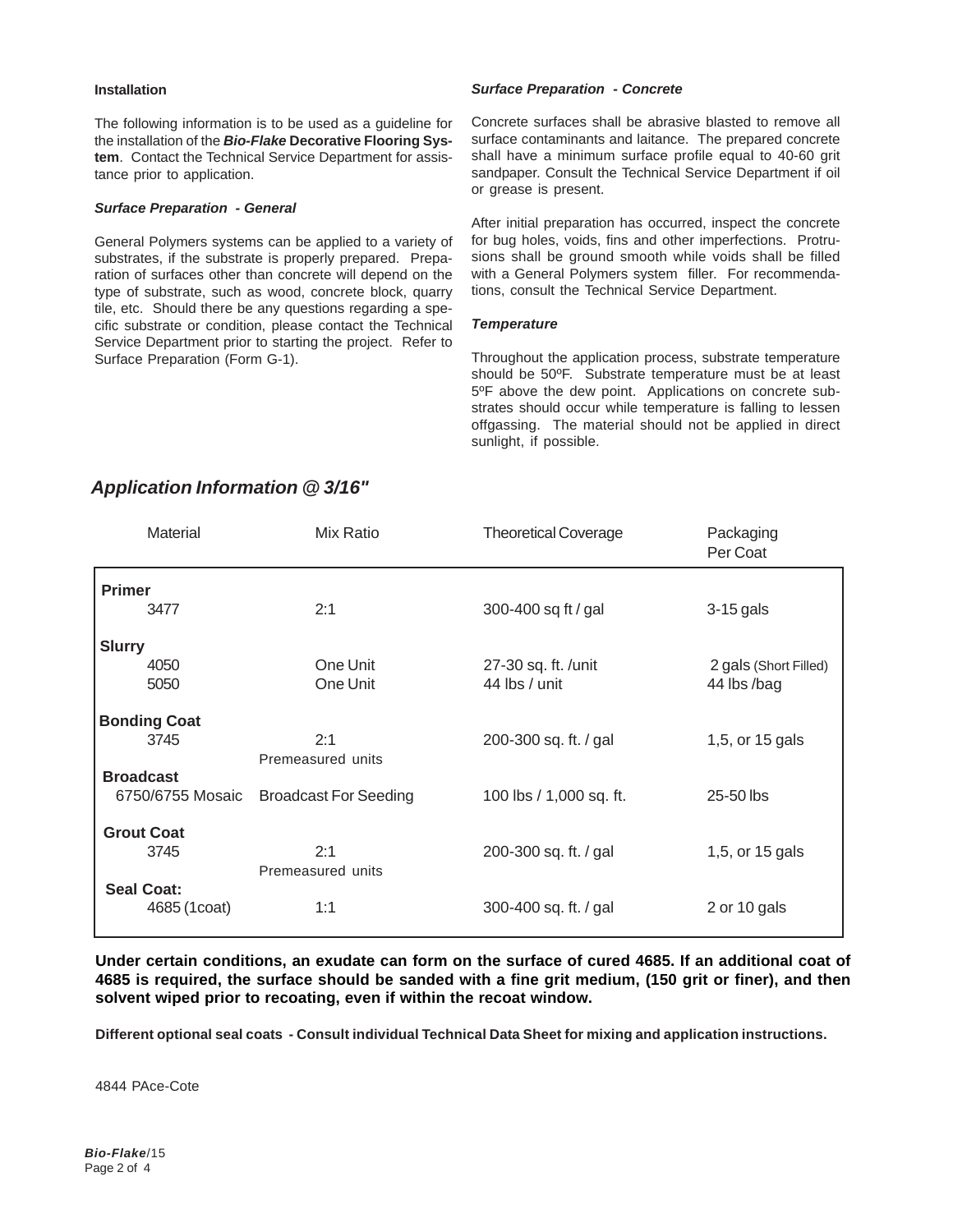#### *Primer*

### *Mixing and Application*

When the flooring system is a thin mil coating or slurry system, a primer must be applied to the concrete prior to the application of *FasTop*. This will prevent issues related to outgassing from the slab. Always use **Prime with Epoxy Water Emulsion Primer / Sealer** (3477) at 300-400 feet to the gallon 1-2 hours prior to placing the *FasTop*. DO NOT USE HIGH SOLIDS EPOXY PRIM-ERS AS THEY WILL SEAL THE CONCRETE.

1. Premix 3477A (resin) and 3477B (hardener) separately, using a low speed drill and Jiffy blade. Mix for one minute and until uniform, exercising caution not to whip air into the materials.

2. Add 2 parts 3477A (resin) to 1 part 3477B (hardener) by volume. Mix with low speed drill and Jiffy blade for three minutes and until uniform. DO NOT mix more material than can be used within 4 hours. Apply material with a short nap roller at a spread rate of 300-400 sq. ft. per gallon.

DO NOTALLOW TO PUDDLE. Any uneven or textured surfaces will require more material than an even surface.

#### **Slurry Coat** *Mixing and Application DO NOT PREMIX 4050 PART B HARDENER. OVER EXPOSURE TO AIR EFFECTS PHYSICAL PROPERTIES*

1. Add 4050A (resin) to 4050B (hardener) and mix with low speed drill and Jiffy blade for 15 seconds or until uniform.

2. Slowly pour 44 lbs. 5050 Neutral aggregate and blend materials for 30 seconds or until no lumps remain. Immediately pour mixed material onto the substrate and pull out using a pin rake, screed rake or flat trowel. Use a looped roller to evenly distribute material. If concrete displays excess outgassing, use a spiny roller to break bubbles. Allow material to self-level (5-10 minutes).

3. Allow to cure 4-6 hours, must be hard enough to stand or walk on without leaving marks.

#### **Bonding Coat** *Mixing and Application*

1. Sand or grind surface of slurry coat to provide proper intercoat adhesion with bonding coat.

2. Premix 3745A (resin) using a low speed drill and Jiffy blade. Mix for one minute and until uniform, exercising caution not to whip air into the materials.

3. Add 2 parts 3745A (resin) to 1 part 3745B (hardener) by volume. Mix with low speed drill and Jiffy blade for three minutes and until uniform. Apply material using a 1/4" nap roller at a spreada rate of 200-300 sq. ft. per gallon.

4. Broadcast 6750/6755 Mosaic Broadcast to saturation (about 100# per 1000 square feet). Broadcast floor within 20-30 minutes of placement.

5. Allow to cure for a minimum of 6-8 hours. All imperfections such as high spots should be smoothed before the application of the grout coat.

NOTE: Even and complete distribution of the 6750/6755 Mosaic Broadcast is critical to the success of the application. The floor's finished appearance depends on the manner in which the 6750/6755 has been applied. In grass seed like fashion, allow the 6750/6755 to fall after being thrown upward and out. **DO NOT THROW DOWNWARD AT A SHARP ANGLE USING FORCE.**

#### **Grout Coat** *Mixing and Application*

1. Premix 3745A (resin) using a low speed drill and Jiffy blade. Mix for one minute and until uniform, exercising caution not to whip air into the materials.

2. Add 2 parts 3745A (resin) to 1 part 3745B (hardener) by volume. Mix with low speed drill and Jiffy blade for three minutes and until uniform. Apply material using a 1/4" nap roller at a spreada rate of 200-300 sq. ft. per gallon. 3. Allow to cure for a minimum of 6-8 hours. All imperfections such as high spots should be smoothed before the application of the seal coat. **NOTE: If using 4844 PAce-Cote as the final seal coat, you must lightly and uniformly sand the cured 3745 grout to remove surface gloss.**

## **Seal Coat** *Mixing and Application*

1. Premix 4685A (resin) using a low speed drill and Jiffy blade. Mix for one minute and until uniform, exercising caution not to introduce air into the material.

2. Add 1 part 4685A (resin) to 1 part 4685B (hardener) by volume. Mix with low speed drill and Jiffy blade for three minutes and until uniform. To insure proper system cure and performance, strictly follow mix ratio recommendations.

3. 4685 may be applied via spray, roller or brush. Apply at a spread rate of 300-400 sq. ft. per gallon to yield 4-5 mils WFT evenly with no runs.

4. Allow to cure overnight.

**Under certain conditions, an exudate can form on the surface of cured 4685. If an additional coat of 4685 is required, the surface should be sanded with a fine grit medium, (150 grit or finer), and then solvent wiped prior to recoating, even if within the recoat window.**